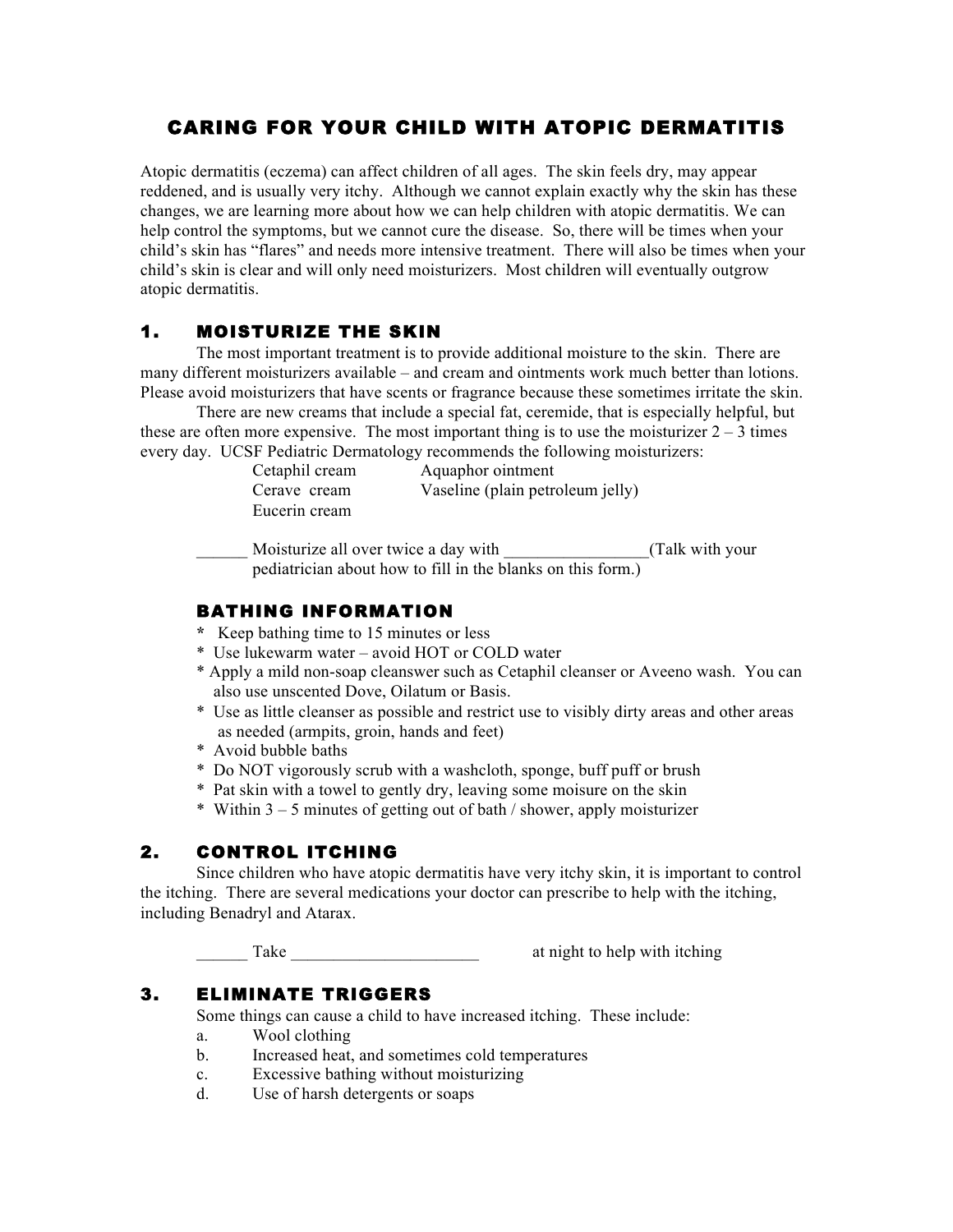- e. Skin products that have fragrance or perfumes
- f. Products that contain alcohol

g. Food allergies – please let your pediatrician know if you suspect a food allergy Try to eliminate these triggers from your child's environment.

## 4. USE OF TOPICAL STEROIDS

Steroid creams, ointments, and lotions are used to decrease the inflammation caused by atopic dermatitis. The mildest steroid available is hydrocortisone ½% and 1%. Ointments tend to work better than cream as ointments help to moisturize the skin. However some people find the ointments too greasy and prefer to use the creams instead. You can use hydrocortisone cream or ointment  $2 - 3$  times a day for several weeks to help prevent worsening of your child's atopic dermatitis. (Hydrocortisone can be used on the face, but stronger steroids should not be used without your doctor's prescription.)

Stronger steroid medications include Triamcinolone and Dermasmoothe. Use these only as directed by your pediatrician.

When your child's skin is not very inflamed, use

When you notice your child's skin is becoming redder and is itching more, use

 $\overline{\phantom{a}}$  , where  $\overline{\phantom{a}}$  , where  $\overline{\phantom{a}}$  ,  $\overline{\phantom{a}}$  ,  $\overline{\phantom{a}}$  ,  $\overline{\phantom{a}}$  ,  $\overline{\phantom{a}}$  ,  $\overline{\phantom{a}}$  ,  $\overline{\phantom{a}}$  ,  $\overline{\phantom{a}}$  ,  $\overline{\phantom{a}}$  ,  $\overline{\phantom{a}}$  ,  $\overline{\phantom{a}}$  ,  $\overline{\phantom{a}}$  ,  $\overline{\phantom{a}}$  ,

If your child's skin is developing crusting or blisters, please call your pediatrician.

#### 5. PREVENT INFECTION - and treat infection as directed

Children who have atopic dermatitis are more likely to develop bacterial skin infections that will make the rash worse. You can help prevent your child from developing a skin infection by control itching as described above.

Another way to help prevent infection is to have your child take a bath in Clorox water. The Clorox in the water will help kill the Staphylococcus bacteria that can cause skin infections.

Fill the bathtub with water. Place  $\frac{1}{4}$  cup Clorox in the bath water, and have your child soak for  $5 - 10$  times. Do this  $2 - 3$  times a week. ALWAYS moisturize your child's skin after bathing.

Take a Clorox bath  $2 - 3$  times a week

Use antibiotic cream on affected skin

\_\_\_\_\_\_ Take \_\_\_\_\_\_\_\_\_\_\_\_\_\_\_\_\_ antibiotic by mouth to treat skin infection.

#### 6. OTHER IDEAS

There are other ways to help children to have atopic dermatitis.

- a. Probiotics. Probiotics are good bacteria that can be taken orally. These bacteria seem to improve the immune system, and several studies have shown them to benefit children with atopic dermatitis.
- b. Omega 3 fatty acids. These fatty acids may help improve the ability of the skin to heal. Omega 3 fatty acids are available in several forms that are taken orally.